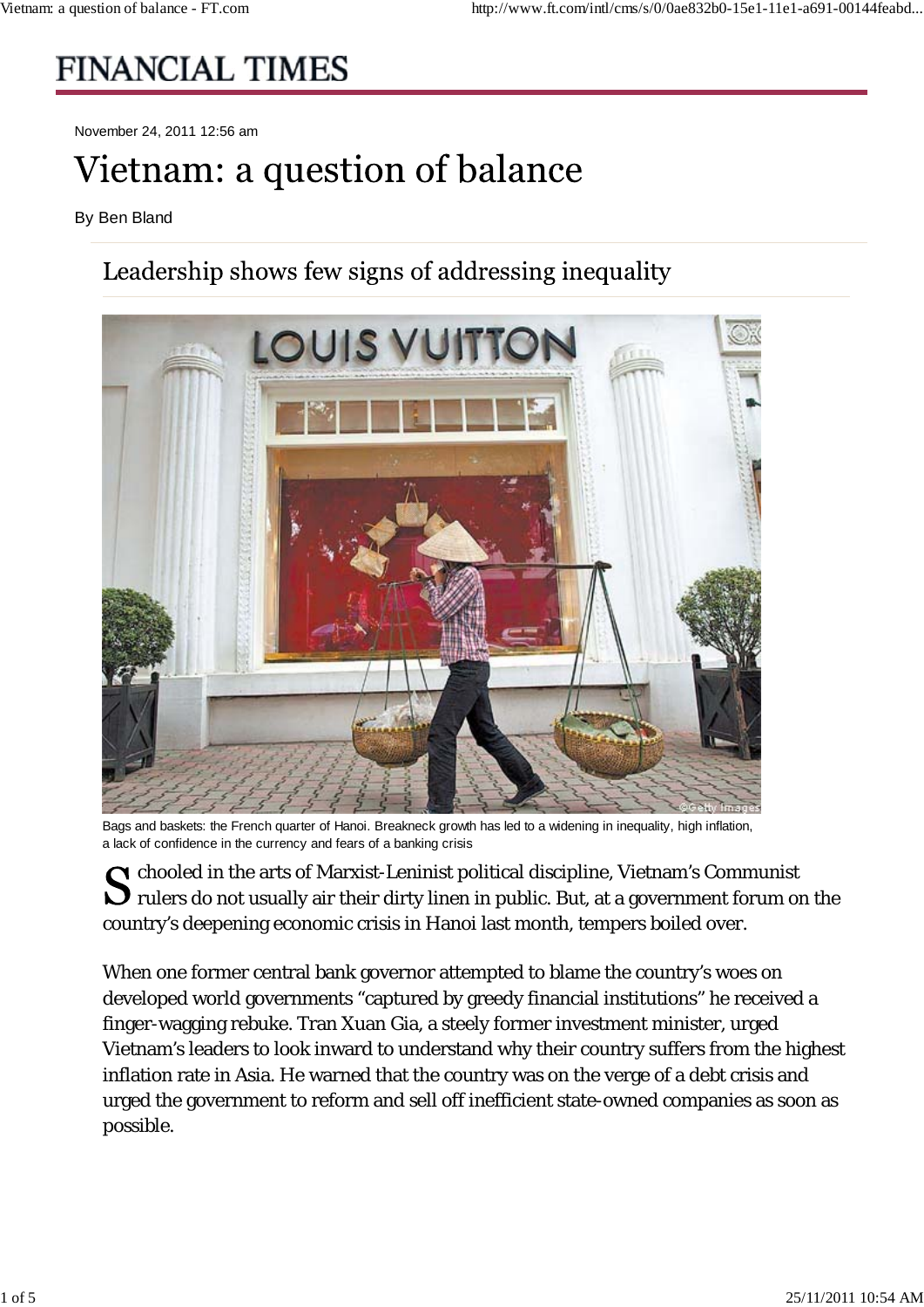

Just five years ago, Vietnam was the darling of foreign investors in search of the next hot emerging market after China, where Soviet-style stagnation had been transformed into an economic boom by a reforming Communist party. Manufacturers from US chipmaker Intel to Canon, the Japanese electronics group, set up shop, enticed by the large,

cheap labour force in a nation of nearly 90m people. Dozens of South Korean and Taiwanese contract manufacturers, making everything from wooden furniture to garments, migrated from southern China, where wages are three times higher. By 2010, Vietnam was the biggest source of footwear for Nike, the global sports brand.

At the same time, with one of the fastest-growing middle classes in Asia, Vietnam attracted a growing number of international portfolio investors and consumer brands keen to profit from surging domestic demand in this increasingly status-conscious country.

But the Bentleys, iPhones and Louis Vuitton bags on show in central Hanoi and Ho Chi Minh City, while a sign of the country's remarkable economic success, also hint at deeper, structural imbalances. The government's focus on breakneck growth at the expense of economic stability has led to growing inequality, soaring inflation, a lack of confidence in the currency and fears of a banking crisis.

Domestic overheating, coupled with the deterioration of the global economy, has forced many investors, foreign and Vietnamese, to revise their view of the country's prospects. Deep-seated problems, such as corruption, poor education and infrastructure bottlenecks – all often overlooked by investors in the boom years – have moved into sharp focus.

And with inflation driving wages higher but labour skills not advancing as quickly, fresh questions are arising. Among them is whether Vietnam's Communist party can force through painful reforms needed to ensure they avoid the "middle-income trap" ensnaring the likes of Malaysia and Thailand, whose economies are a source of cheap labour but not yet makers of higher-value products.

To many analysts, Vietnam serves as a warning of the pitfalls facing the region, even as Europe and the US struggle with their own economic crises. The Asian Development Bank has warned that Asia's rise is not preordained – and that nations such as Vietnam, as well as China, will need to take tough political choices.

"The Vietnamese government is trying to use small plasters to stem a lot of bleeding," says one senior Asian diplomat in Hanoi. "But in an increasingly competitive world, the risk is that investors just vote with their feet and go elsewhere."

That would further deplete already modest state coffers and create a significant jobs shortfall in a country where the government's legitimacy derives from its ability to ensure employment for the fast-expanding workforce.

A bigger question is whether authoritarian regimes can develop high-income economies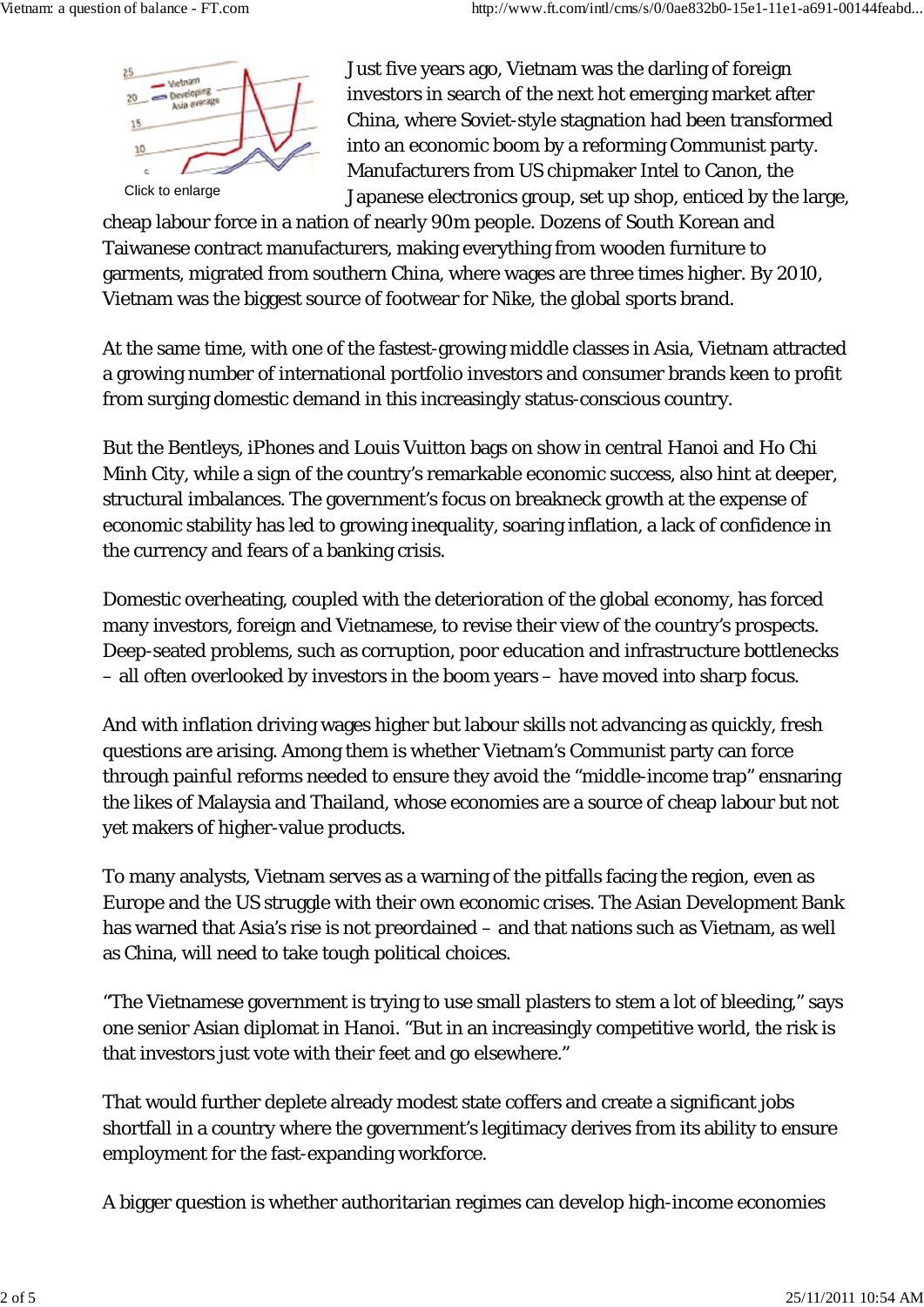while sustaining a political system that curtails public debate and fails to promote the establishment of the strong, independent institutions needed to combat corruption and wasteful state spending.

The country's potential as a leading Asian manufacturing hub – and its pitfalls – can be seen at Thang Long Industrial Park, built on paddy fields outside Hanoi by Japanese conglomerate Sumitomo and its Vietnamese state-owned partner. Opened in 2000, it quickly attracted Japanese companies keen to capitalise on cheap labour and develop an alternative production base to China, increasingly prone to rising wages and outbreaks of nationalistic hostility.

The industrial park was full by 2009, with 55,000 people working for 95 mostly Japanese companies: assembling printers for Canon, refrigerators for Panasonic and the wing flaps for Boeing 737s. But persistently high inflation, today more than 20 per cent year on year, is taking its toll – in Thang Long and other industrial zones across Vietnam. At least 10 of the manufacturers at the park have been hit by wildcat strikes this year, according to Tomoyasu Shimizu, its general manager, as migrant workers struggle to survive on wages as low as 2m dong (\$96) a month.

Operating on slim margins, many factories are reluctant to boost wages – and are struggling to find workers. On the site's noticeboard, Canon is offering inducements such as 5kg of free rice a month and cheap accommodation. This is in addition to monthly wages of 2.9m dong and a twice-yearly pay rise.

"Some companies have a higher salary but a bad working environment and it's very expensive to live around here, so I need to be careful what I choose," says Nguyen Manh Hung, a recently arrived 20-year-old worker. "But I had to come here because there are no jobs in my province."

**. . .**

Difficulties are in evidence across the country. A series of interest rate hikes, started this year as the government belatedly moved to get a grip on monetary policy, has delivered a hard blow to the economy. The key refinancing rate stands today at 15 per cent. Thousands of businesses have been forced to close, record numbers of strikes have broken out and bad debts have soared. Enquiries from new foreign investors have slowed dramatically, according to lawyers and consultants.

Gross domestic product, which rose an average 8.1 per cent a year from 2003 to 2007, is forecast to slow to 6 per cent in the five-year period to 2012, according to the World Bank.

The grim global economic picture only adds to the problems of a country heavily dependent on the export of garments, shoes and commodities such as rice and coffee.

But, as Mr Gia, the former minister, made clear, officials cannot simply export the blame. The dramatic inflation problem owes much to a drive to breed a stable of industrial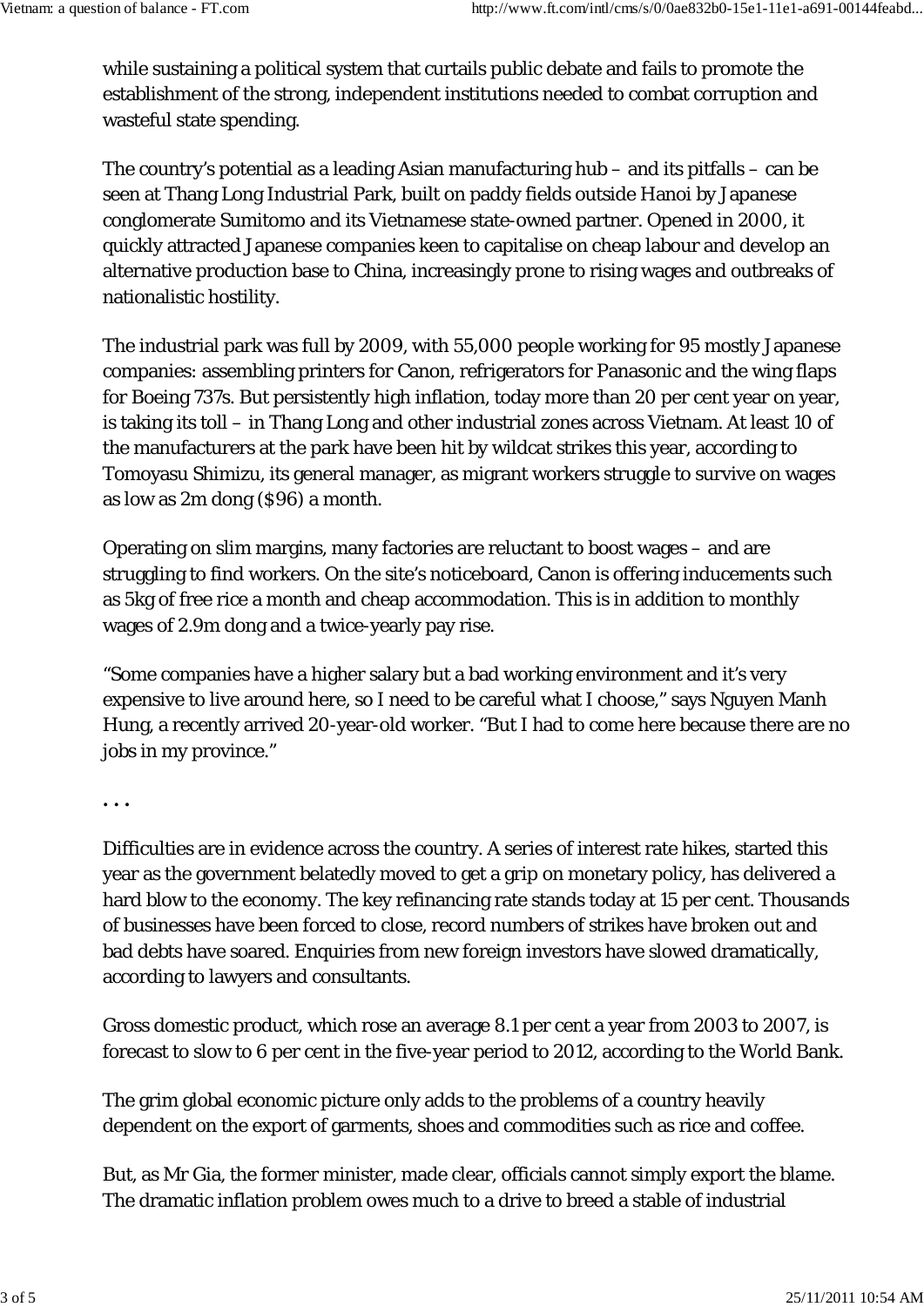"national champions" that resulted in a large expansion in credit, much of it channelled to wasteful state-owned enterprises and favoured private businesses. In the past five years, total credit in the economy has doubled to 120 per cent of GDP.

Rising prices have resulted, in effect, in "inflation taxing" of the population, says Dominic Mellor of the ADB in Hanoi. Food prices rose 32 per cent in the 10 months to October.

High inflation has also undermined confidence in the dong, which is pegged to the dollar and has been regularly devalued in recent years to ease pressure on the government's limited foreign exchange reserves. The currency's weakness has driven a flight to gold and dollars. Purchases of gold by the Vietnamese are among the world's highest per head. This has helped the Vietnamese to weather the recent storm, thanks to the long-term gold bull run, but puts further downward pressure on the dong.

This has all appeared to overwhelm the government of Nguyen Tan Dung, prime minister, and the country's ruling cadre – most of whom are alumni of Soviet-era institutions. Rather than pursuing further reforms, they have resorted to knee-jerk, backward-looking measures, including a crackdown on free speech, curbs on the import of luxury goods and restrictions on visas for foreign workers.

"The pace of reform has slowed," says Ben Bingham, who recently left Vietnam after four years as the International Monetary Fund's senior representative. "The government has found the [economic] environment more difficult to manage [since joining the World Trade Organisation in 2007] than it imagined."

**. . .**

Social discontent appears to be on the rise, with land protests becoming common in Hanoi, as hard-up farmers complain that they have been short-changed by officials selling their land to well connected businesses on the cheap.

Some Vietnamese officials have conceded to foreign diplomats that they are worried about an Arab spring-type rising breaking out. Diplomats say this is likely to be little more than an attempt to justify a continuing crackdown on human rights.

Corruption is a serious problem, though the benefits are shared more equally than in Arab dictatorships toppled this year. Graft and weak governance remain significant obstacles for investors, particularly since the American and British governments began strict enforcement of laws against bribing overseas officials.

Navigating Vietnam's complex, slow and often corrupt bureaucracy is a demanding task. Multinationals such as India's Tata Steel and Nokia, the Finnish mobile phone producer, have seen their high-profile manufacturing investments in Vietnam delayed by red tape and political infighting.

The litmus test for Vietnam will be whether the government can finally reform the